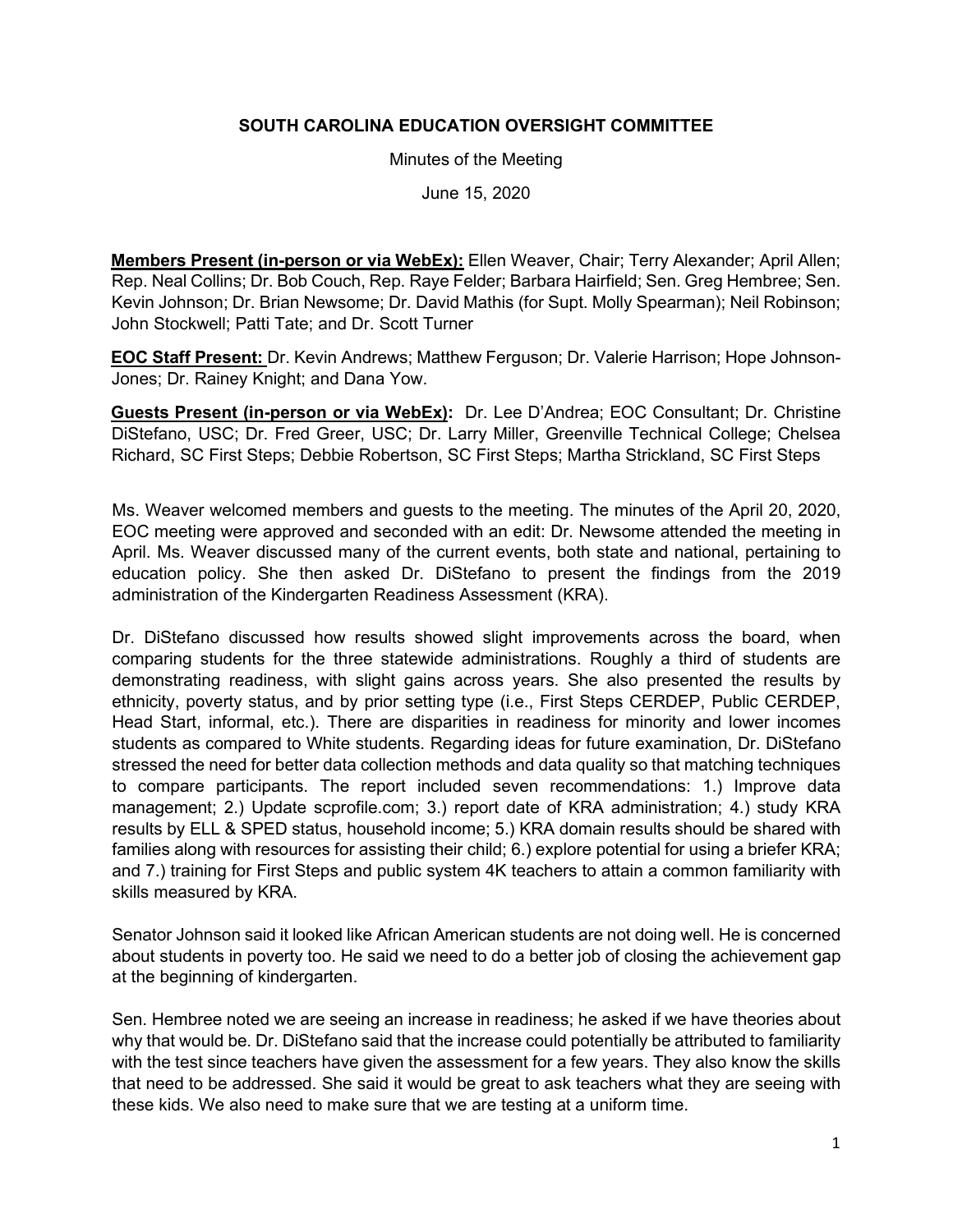Sen. Hembree noted the increase in Dillon and Fairfield school districts. He asked if part of the charge with this report is to look at what is being done in these districts leading to increases. Dr. DiStefano said they didn't go into the district level although that would be interesting to look at. She noted that the number of students tested could be a factor; it is harder to move a larger population of children.

Sen. Hembree asked about a shorter test – would the value of the test by going to a shorter test? He has heard teacher ask about this. Dr. DiStefano said that this is something to explore and investigate. Dr. Stockwell asked about the purposes of the KRA: what information is provided to them in order to help children? There is no return on investment for teachers, and teachers have not been shown that the test is meaningful. The results in other states are available quicker. Dr. Stockwell said the EOC would benefit from some brain science research. Would be interesting to look at the variables to see what his making a difference for these children. KRA completely misses the point. We need to do something different, stated Dr. Stockwell.

Rep. Alexander asked about when we do these assessments, and when these children are tested again. Teachers are saying that testing children in Kindergarten and then waiting four years is not a good strategy. Dr. DiStefano suggested looking at the relationship between KRA and some of the formative assessments to see if there is a way to compare achievement.

Rep. Felder asked if we know what the testing requirements for KRA are in Maryland and Ohio. She is also concerned about the SC First Steps CERDEP data. She wants to know if we can identify what is being done in communities where there is a high percentage of students doing well on the KRA. What is happening in those communities that is working so well? What happens between birth and age 3? We need ways of informing the community much earlier. She also would like to see a measure of KRA's value from teachers and principals.

Ms. Weaver asked if we know if any of these students are English Learners or have special needs? Do we collect this in current data? Not sure if that is in the dataset, and we aren't getting it. Rep. Alexander would like to follow-up with Rep. Felder's request to see what Fairfield, Dillon, and others are doing differently. Maybe we can look at what they have access to. He suspects there is not an achievement gap, but an access gap. Dr. Newsome reiterated the need to talk to teachers, since we do not get systematic feedback from teachers on the KRA.

Sen. Johnson noted the huge drop in Florence 4. Do we have any data that show why there was such a huge drop? Is there something going on there? Dr. Stockwell suggested it is time to take a hard look at First Steps. There are some programs in communities that are not performing well; there are high degrees of effectiveness in different communities but not consistent everywhere.

Following discussion, Ms. Weaver asked Dr. Miller to present his report on the funding of charter schools in SC. In terms of enrollment findings, Dr. Miller stated there were five virtual charter schools out of 71 charter schools in his sample, but the virtual charter schools serve 31% of charter school students in South Carolina. Virtual charter schools serve a slightly more costly to educate student population than brick-and-mortar charter schools. Seven out of 35 charter schools reported that they do not have a school-based attendance policy, and instead follow state guidelines. A few charter schools had exemplary attendance policies that should be shared statewide. The two online charter school attendance policies we received did not address the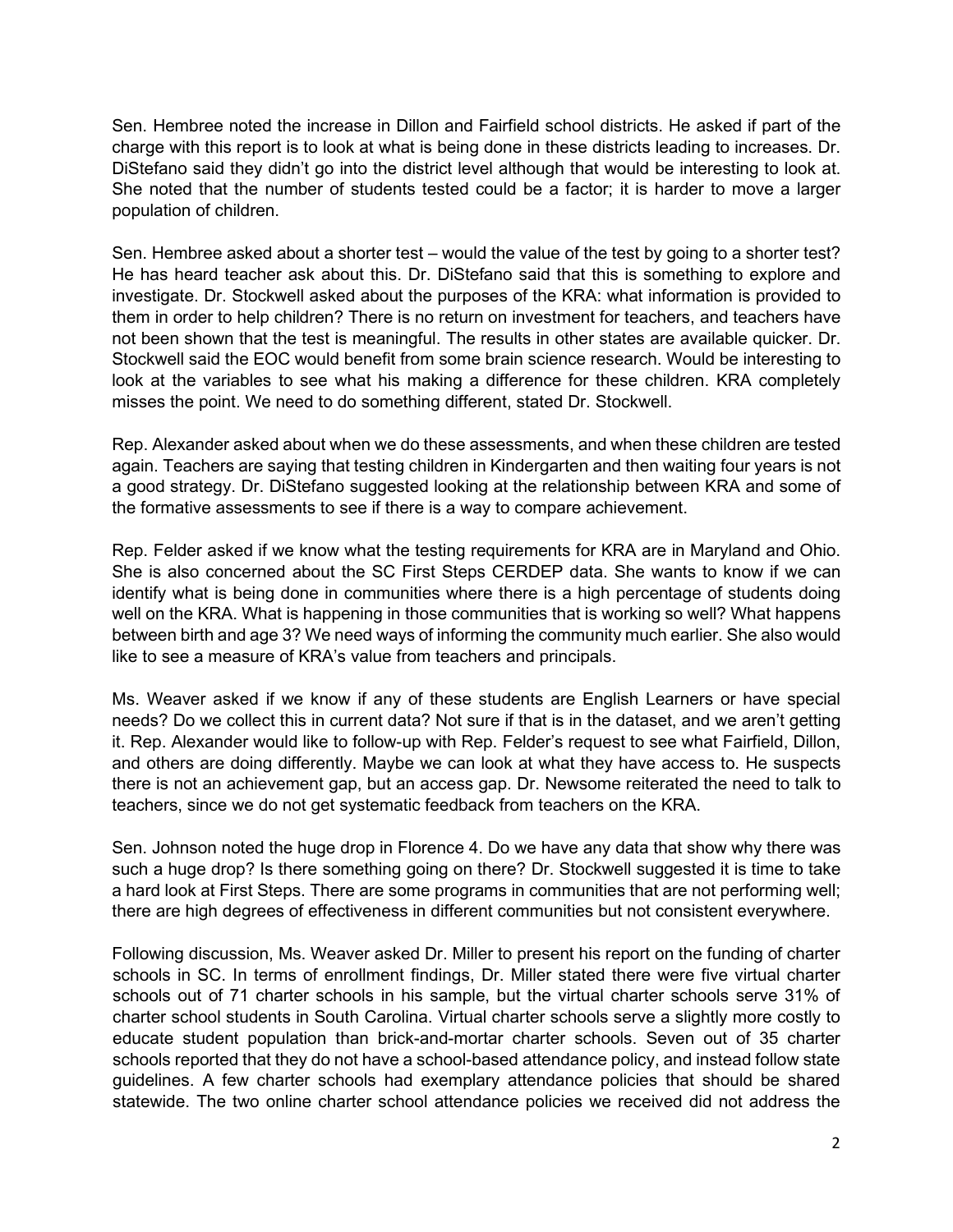state's" real time" instruction requirement and we could not obtain data from state sources showing compliance with this rule.

Dr. Miller suggested the following short-term policy considerations:

- Establish an in-person attendance policy and reporting requirements for virtual schools and school-specific attendance policy requirements for all charter schools.
- Collect annual financial reports (AFR's) from all charter schools each year and making them available for download.
- Convene charter schools to recognize and promote financial reporting best practices.
- District-level spending is insufficient make school level spending transparent.
- Allocate all charter school funding through the existing weighted student formula.
- Use the success-spending quadrants to inform schools of where they stand and pair those needing improvement with high performers.

Dr. Miller suggested the following medium-term policy considerations:

- Poor student outcomes in virtual schools is a national problem and South Carolina can strengthen both funding formulas and accountability standards for virtual charter schools, and thus become a leader in the country.
- Follow New Hampshire's approach and fund virtual charter schools on completion of student assignments to support personalized learning.
- After all funds are going through the funding formula (weighted or performance), reevaluate weighted and add on services.

Sen. Hembree stated that virtual charters tell him that thy are being judged unfairly since they are being used as a "dumping ground" by school districts. Is this accurate or is it an overstatement?

Dr. Miller stated this is a fair question since virtual schools are showing almost 41 fewer days of learning, they are not keeping pace with brick and mortar schools since there are limitations. Additional accountability measures need to be taken to improve the outcomes of virtual schools.

Ms. Weaver then called upon Mr. Robinson to present the report of the ASA Subcommittee. English 2 End-of-Course Assessment

The ASA Subcommittee received a report on June 3 from Dr. Christine DiStefano at USC. The End-of Course in English 2 (EOCEP English 2) is scheduled to replace the English 1 assessment for accountability reporting. Dr. DiStefano reviewed test information and procedures to ensure the test provides valid and reliable information. The evaluation provided a comprehensive review of testing procedures, alignment, content review, and evaluation of item indices from the English 2 assessment. Overall, the study found that English 2 test items were aligned with content standards and accurately represent expectations by content domain and Depth of Knowledge. Test materials and procedures are adequate and support preparation and fidelity of administration. Item statistics are enough to support the construction of operational forms. Scoring and cut-score information supports use of the scores for accountability at local and federal levels. The test was recommended for approval by the ASA Subcommittee. A motion was made and seconded to approve the test.

Mr. Robinson then moved on to the Educational Performance of Military-Connected Students report. Dr. Valerie Harrison presented the 2020 Educational Performance of Military-Connected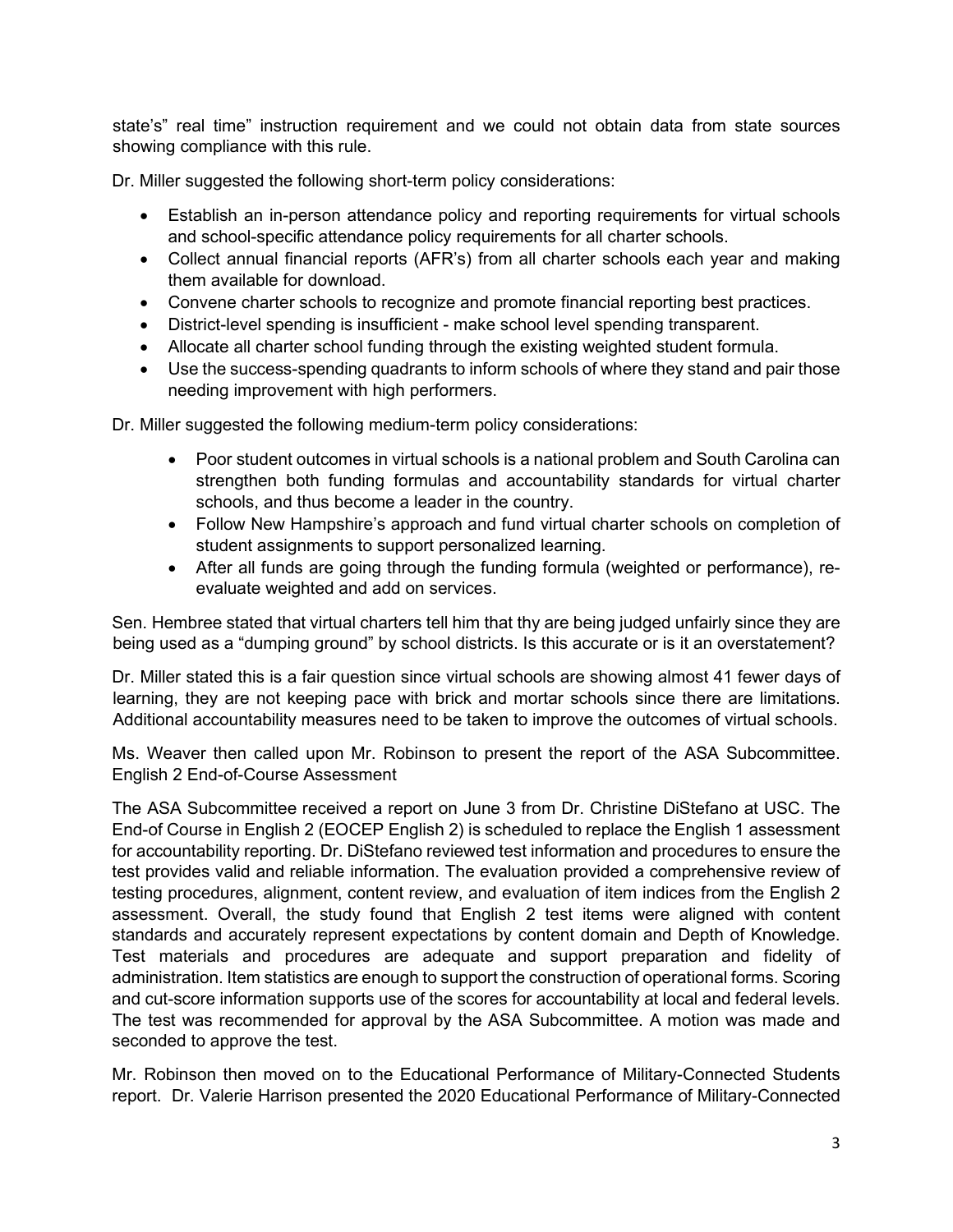Students, to the ASA Subcommittee report for approval. This report focuses on military connected children who attend primary, elementary, middle, and high schools in SC. As required, the annual report includes data on the attendance, academic performance in reading, math, and science, and graduation rates of military-connected children. There were 16,515 military-connected students in South Carolina's public schools in school year 2018-19. Almost 74 percent of militaryconnected students have at least one parent who is active duty, a slight increase from the prior school year; approximately 83 percent (13,780) students attended one of eleven school districts.

Military-connected students continue to perform better than their peers (tested students of their same age and grade level) on state-administered standardized tests. The performance of militaryconnected students, as compared to their peers, is most significant in third through fifth grades. During the 2018-19 school year, the high school graduation rate for all military-connected students was 86.9 percent, down from 94.1 percent in 2017-18. The state on-time graduation rate in 2018- 19 was 87.6 percent. The report was recommended for approval by the ASA Subcommittee. A motion was made and seconded to approve the report as submitted

Mr. Robinson then moved on to the Parent Survey Report. Dr. Kevin Andrews presented the Parent Survey Report to the ASA Subcommittee. There continues to be tremendous consistency in results of the parent survey over time. The percentage of parents who indicate they are satisfied are 86 percent for the school Learning Environment; 74 percent for Home and School Relations; and 84 percent for the Social and Physical Environment of the school. In all three of these areas, parents of Elementary school students are more satisfied than parents of Middle or High school students. Parents of Middle and High school students are similar in their levels of satisfaction. Parents continue to report that their Work Schedule is the biggest obstacle to their involvement with the school (58 percent). 24 percent of parents indicate they do not receive notification of volunteer opportunities. About 20 percent of parents report that their child was bullied at school, most frequently in the classroom. This percentage has increased by less than 2 percent over the past 4 years. Only 1 percent of parents indicate that their child was bullied online. For elementary and middle schools, parent satisfaction increases as report card rating. For high schools this pattern is only clear for the school learning environment.

After the meeting on June 3, additional analyses were performed by: (1) Parent Race/Ethnicity, (2) Parent Education Level, and (3) Classroom Grades the Child receives. Those data were sent out by email to members the week before the meeting.

Rep. Alexander asked when the survey had been updated. Dr. Andrews said the survey had been revised for this year, but the survey was not given because of COVID.

Dr. Stockwell said he appreciated the demographic breakdown. The satisfaction with home school relations is markedly lower for African Americans. He said this bears clear headed examination because it is a problem.

The report was recommended for approval by the ASA Subcommittee. A motion was made and seconded to approve the report as submitted

Dr. Couch then presented the report of the EIA and Improvement Mechanisms Subcommittee. The EIA subcommittee met on May 18 and received the 2018-19 Teacher Loan Program Report as information. The report provides information from the teacher recruitment and retention initiatives that support the South Carolina Teacher Loan Program, and information for the Fiscal year 2018-19 about implementation of the South Carolina Teacher Loan Program.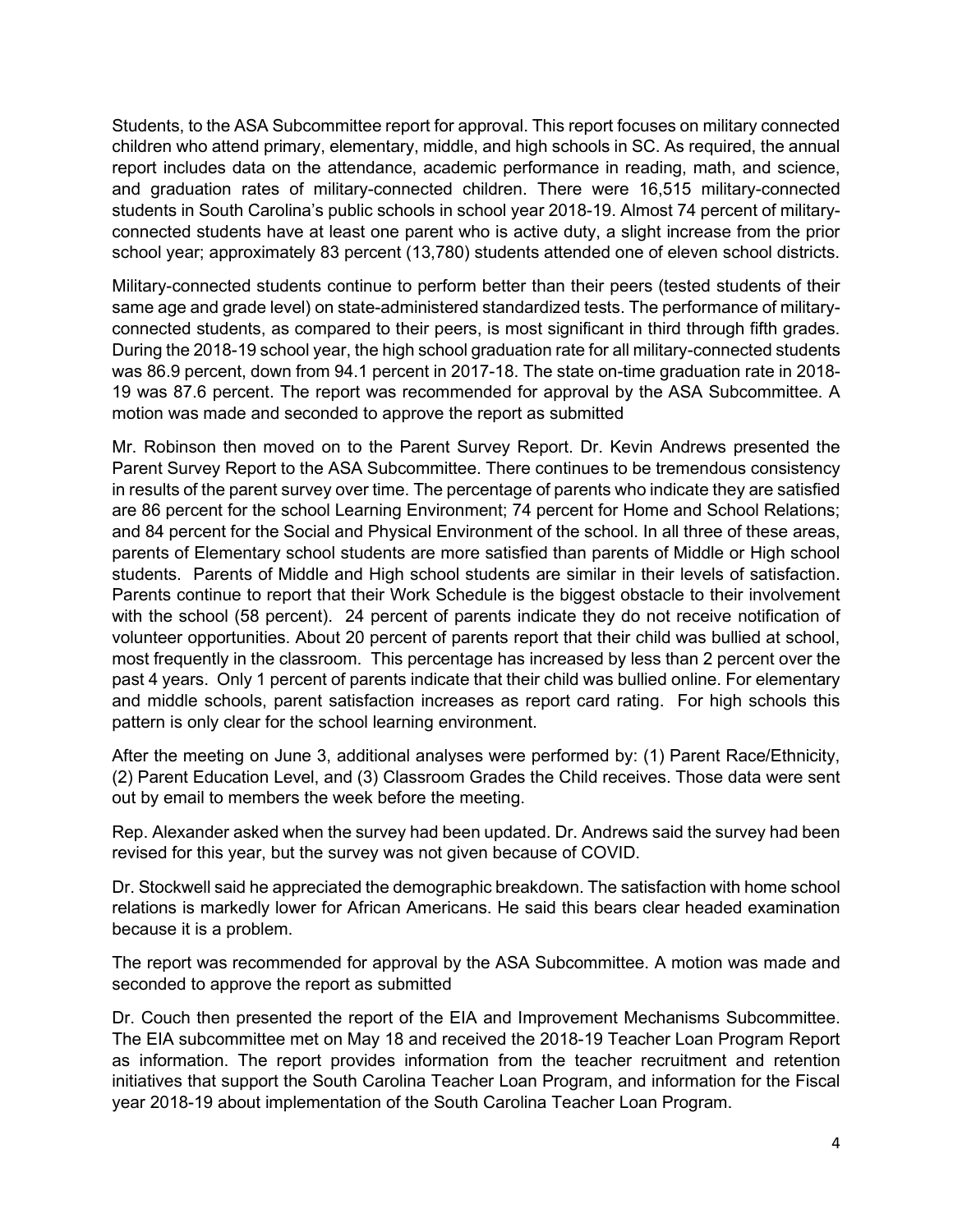In terms of the SC teaching force, approximately 6,650 teachers (in FTEs) left their positions during or at the end of the 2018-19, a nine percent decrease from previous year.

- The proportion of newly hired teachers who are recent graduates of an in-state teacher preparation program remained steady, accounting for 23% of all new hires in 2019-20. The number of SC students who graduated with a bachelor's degree and teacher certification eligibility during 2018-19 is up by 79 graduates. This is the first annual increase since 2013-14.
- SC public school districts reported 555.5 teaching positions still vacant at the beginning of the 2019-20 school year. This number represents an eleven percent decrease.

Applications to the SC Teacher Loan Program increased in 2018-19.

- The total number of applications approved increased from 1,132 in 2017-18 to 1,453 in 2018-19 for continuing undergraduate and graduate applicants.
- A significant majority of the 1,057 loan recipients (87.4 percent) were undergraduate students with graduate students representing 12.6 percent.
- Of the 206 applications that were denied, the overriding reason for denial (43.2 percent) was due to the failure of the applicant to meet the academic grade point criteria.
- South Carolina Student Loan Corporation reports that as of June 30, 2019, 19,537 loans were in a repayment or cancellation status.
- Historically, applicants for the program have been overwhelmingly white and/or female. This trend continued in 2018-19 with 81.7 percent of all applicants were female and 81.2 percent white.
- The percentage of male applicants increased to 17.2 percent from 16.7 percent in 2017- 18.
- The number of African American applicants increased from the prior year to 35 applicants.
- The number of loan recipients at historically African American institutions increased from 1 in 2017-18 to 5 in 2018-19

South Carolina Teacher Loan Program-Recommended Areas of Focus

- Continuation of support for the Rural Recruitment Initiative and loan forgiveness programs
- Increased Minority Loan Access and Continued Review of Loan Eligibility Modifications as recommended (December 2017)
- Process for SLC Funding of All Eligible Loans.
- Revolving Fund expenditures guidelines.

Ms. Weaver stated she was struck by the \$8.6 million that is still sitting in a revolving fund. Dr. Stockwell likes the recommendation for minority access. Is there a group in state to focus on marketing to young black males in the state because he said a marketing effort is needed. Dr. Couch spoke about the Call Me Mister program. Mr. Ferguson stated that CERRA has a program built out for band directors and coaches, and they are looking to build that program up further.

Ms. Weaver asked if we had a clear idea about how many teachers would not be returning the classroom next year. CERRA is collecting from districts now but not reporting out until the fall. Mr. Ferguson said he would follow up with CERRA.

The report was recommended for approval by the EIA Subcommittee. A motion was made and seconded to approve the report as submitted.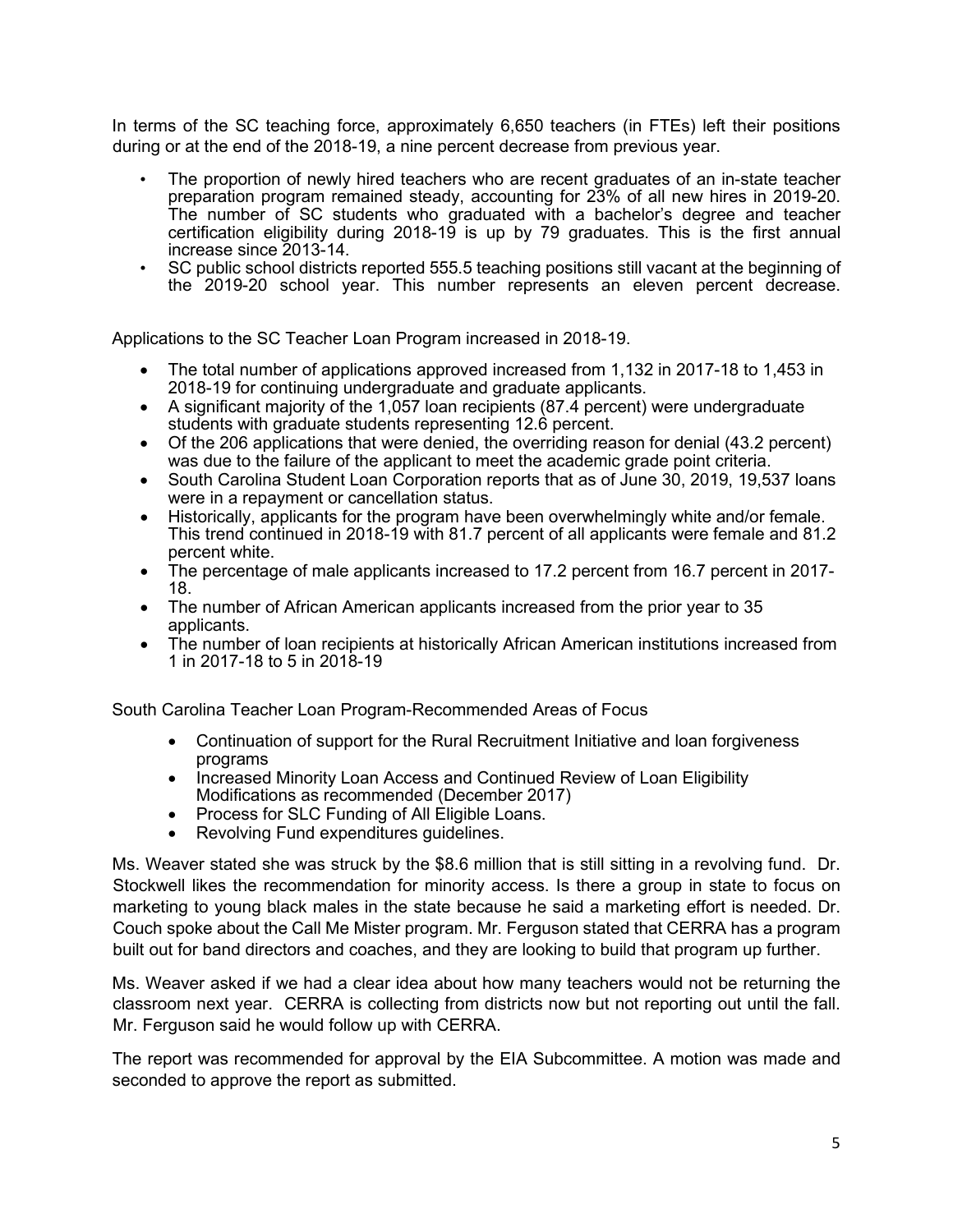Ms. Yow then provided an update to members on the Accountability Cyclical Review. Current state statute directs the EOC to work this year with the State Board of Education and a broadbased group of stakeholders to conduct a comprehensive cyclical review of the accountability. The results are to be provided to the General Assembly with a report on the findings and recommended actions to improve the accountability system and to accelerate improvements in student and school performance.

The group must be composed of parents, business and industry persons, community leaders, and educators. The cyclical review must include recommendations of a process for determining if students are graduating with the world class skills and life and career characteristics of the Profile of the South Carolina Graduate to be successful in postsecondary education and in careers. The accountability system needs to reflect evidence that students have developed these skills and characteristics.

Process is ongoing. The group (16 individuals) has met twice. The first meeting was in-person in Columbia on February 24. The primary purpose of the meeting was to review the current accountability system and then members identified what their goals and priorities were. The second meeting was conducted May 5 and was conducted via web-call. The focus of this meeting was on the school quality/student success measures within the system. These can be academic and non-academic indicators. The group discussed what SC has used and what other states have used and then more importantly, talked about how these measures can tie back to the overall goals and priorities.

The group is scheduled to meet again on July 28. The focus will be digging into designing components of an accountability system and developing recommendations they see as immediate and those that may take time to implement. We are hoping that most of the group can meet in person. It is expected that the Accountability Framework will be finalized in December. EOC members will receive a survey about accountability.

Dr. D'Andrea then provided an update on year 3 of the eLearning Pilot Project, thanking everyone for their support over the last two years.

Dr. Couch discussed his district's experience with eLearning. There are still issues with a lack of connectivity and technical assistance on the learning management platforms.

Dr. Knight provided an update on the English Language Arts Standards Review. The EOC staff will complete the review of the 2015 ELA academic standards in two parts. A panel of national reviewers will assess the 2015 ELA standards. This panel will provide the EOC staff with the strengths and weaknesses of the standards as well as recommendations for improvements to these standards. The national and state level reviews will be conducted during the spring, summer and fall of 2020.

In addition to the national reviewers, the EOC will create a panel of state reviewers who will conduct a similar review of the 2015 English language arts standards. This panel will draw from nominations the EOC staff received from district superintendents, instructional leaders, classroom teachers, the EOC members, the SBE, the House of Representatives Education and Public Works Committee and the Senate Education Committee. The state panel will represent English language arts teachers, teachers of English Learners, exceptional education teachers, and parents, members of the business community. The EOC staff will submit a compiled review of the English language arts academic standards to the EOC in December 2020 for approval. The